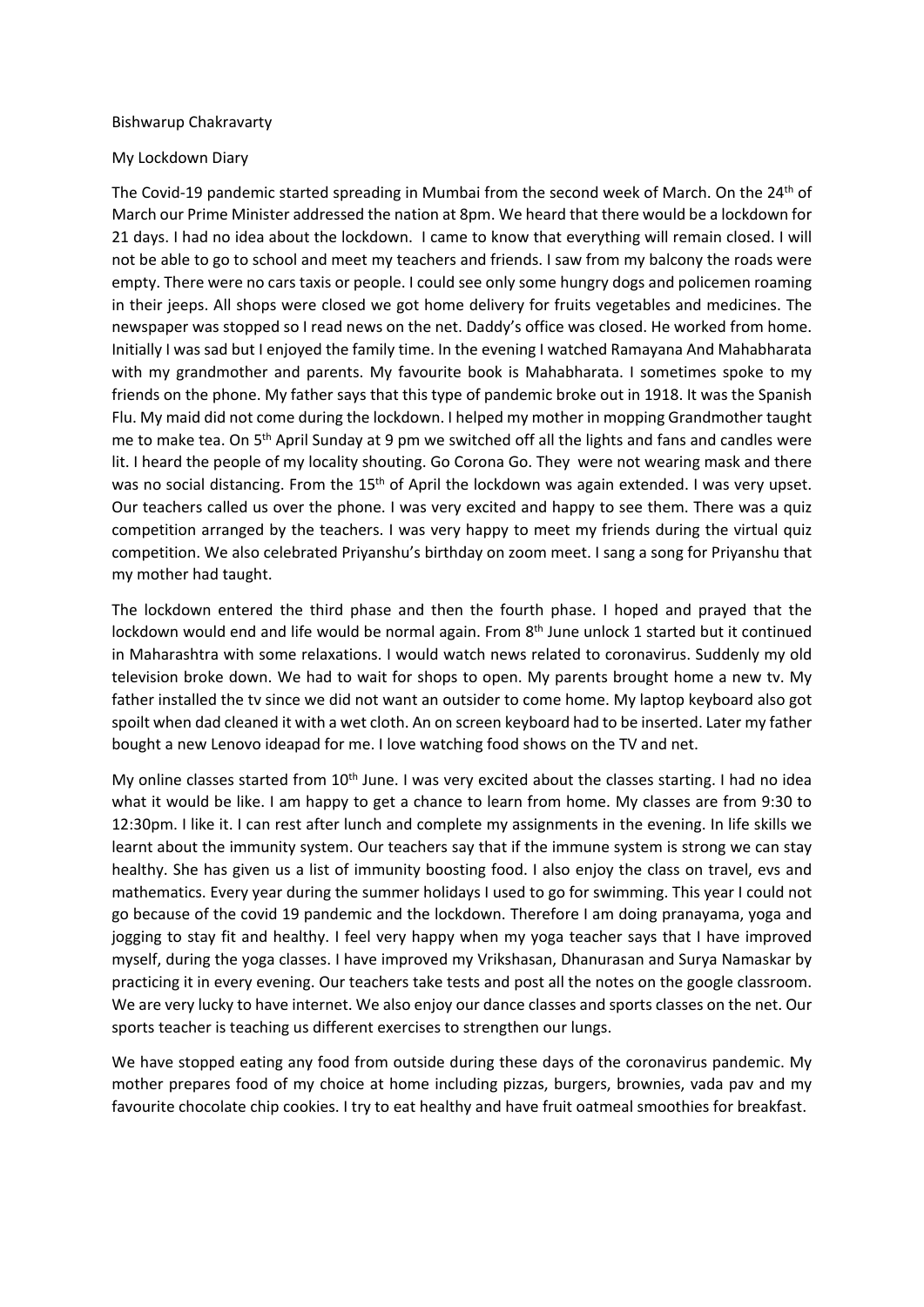Turmeric also boosts our immunity so I have it with milk these days. Just hope that these difficult times pass smoothly and we do not become sick. Sometimes we share food with our watchmen who live far from home. Many people are distributing food packets to the needy during the lockdown days.

Another activity that our teacher has started for us during these lockdown days is the concept of earning and saving money in the personal bank-the piggy bank. Every day I fold and arrange clothes or help mother and earn Rs.10. when the situation becomes normal I will deposit money in my bank account. I have already collected Rs.400 in my piggy bank. Since I get a lot of time I listen to music. I have started singing the classical songs that I had stopped practising after my music teacher had left. Now I enjoy it. Sometimes I cook pasta and noodles for myself. In our recreation class on Fridays we prepared a sweet potato chat and hung curd sandwich which were both healthy and tasty.

Everyday I thank God for giving me a good and comfortable life. The covid 19 pandemic has affected people all over the world. Many people have died. Many have lost their jobs. I pray for everyone's well being. During the early lockdown days, I could see on tv the migrant labourers returning home barefoot. I felt very sad to see them. Now with the unlock many are getting back their jobs. Many doctors, nurses and policemen lost their lives due to this pandemic. They have sacrificed their lives for the well being of the society. From July unlock 2 started. Parlours, hotels, and small shops opened. Though unlock 3 is starting, Maharashtra has extended lockdown till 31<sup>st</sup> August. Even during the strict lockdown when nobody went out I saw the BMC people clean the roads and collect the garbage. I want to thank them also.

As a part of the Aatmanirbhar Bharat Campaign many people are making face masks and selling them. Immunity boosters in Ayurvedic medicine like Coronil have been launched. Many people are taking homeopathy medicines to boost their immunity. Covaccine is being launched by Bharat Biotech. Trials have started. We are waiting for the vaccine to come out.

Because of the lockdown we have less pollution now a days. From my balcony I can see the ships clouds and clear sky. There is no smog now. The trees look fresh and green. I am more careful and aware now. When the lockdown started I did not use the air conditioner because I was afraid of getting the coronavirus. However I use it now when I need it. I use handwash very often these days. I don't touch anything that is not disinfected. I can see my parents using Dettol and disinfectant sprays all the time. These days we leave our shoes outside. Only after disinfecting we put it on the shoe rack. If I touch anything that comes from outside I wash my hands. The money that I collect in my piggy bank is also sanitized. Handwash, face masks and hand sanitizers have become very important these days. One day our teacher had taught us how to make face mask at home. Sometimes I can see many people on the roads not using face mask. This is dangerous. I have my grandmother at home. I have to be careful so that she is safe in this situation.

Everybody is doing some work in their spare time these days. My father has sorted his personal papers. My mother has connected with her school and college friends over Facebook. I see her very happy to chat with them after so many years.

I have now realised that life is very important. We cannot take anything for granted. Every day I ask mother when will coronavirus go away. She has no answer. I watch the news everyday. I hope there will be a vaccine soon. My mother says we cannot do anything till the vaccine comes out. Though I am enjoying my virtual schooling I am waiting to go back to SPJ Sadhana. Every year I enjoy Ganesh Utsav, Durga Puja and Diwali with my family and friends. This year I cannot go out during Durga Puja. I feel sad and upset. It is true that I am enjoying the family time but this pandemic and the lockdown is taking too long to go away. Due to this pandemic and lockdown I am learning new words like